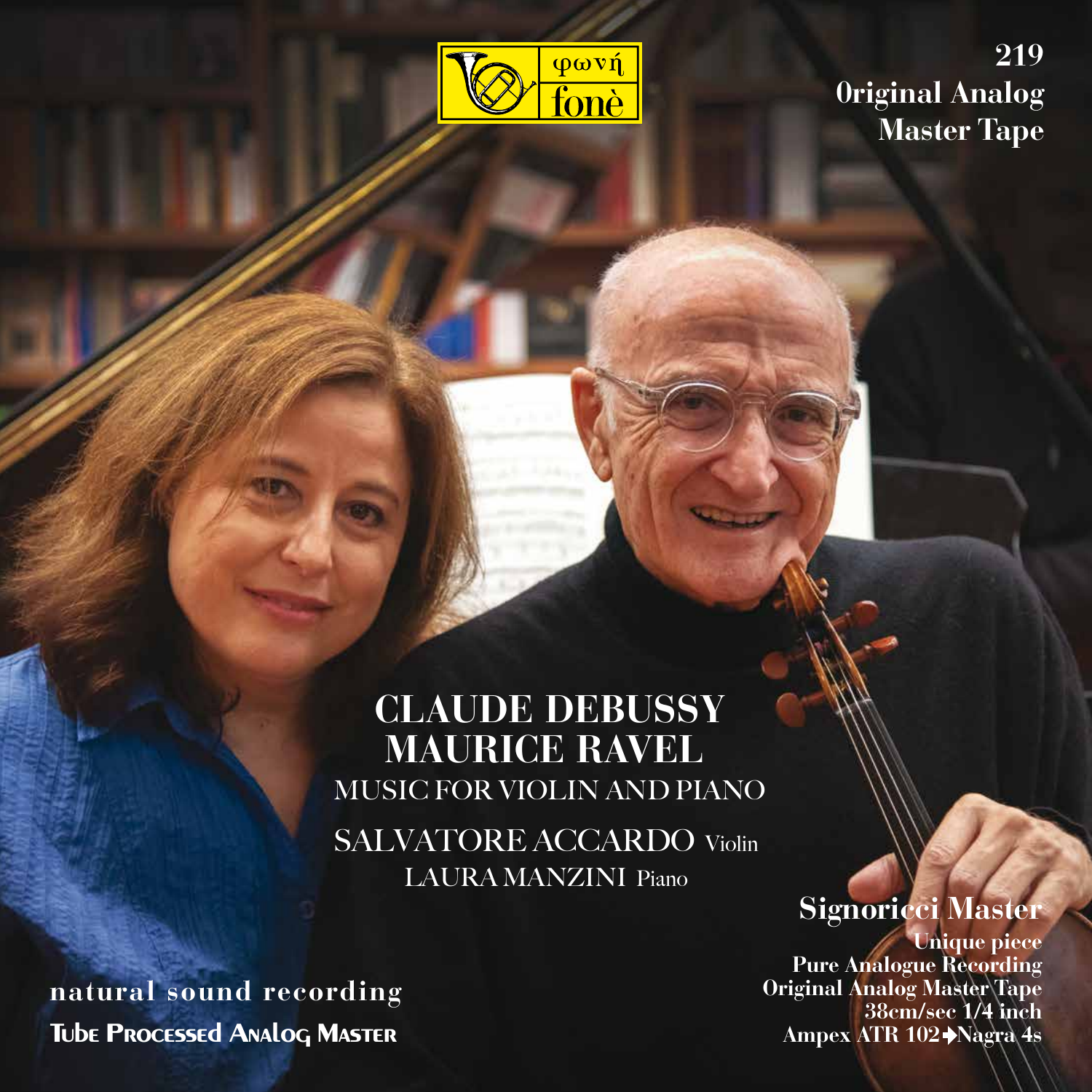

### **CLAUDE DEBUSSY MAURICE RAVEL** MUSIC FOR VIOLIN AND PIANO

SALVATORE ACCARDO Violin LAURA MANZINI Piano

**C. Debussy SONATA N.3 in sol min. pour Violon et Piano Allegro vivo** 5'15" **Intermède - Fantasque et léger 4'39" Finale - Très animé** 4'37"

**C. Debussy CLAIR DE LUNE** 4'49" **Extrait de la "SUITE BERGAMASQUE" Transcription pour Violon et Piano par A. Roelens**

**C. Debussy MINSTRELS** 2'38" **Extrait du 1er Livre de PRÉLUDES Transcription pour Violon et Piano par l'Auteur** 

**C. Debussy LA FILLE AU CHEVEUX DE LIN** 2'37" **Extrait des PRÉLUDES Transcription pour Violon et Piano par Arthur Hartmann** 

**C. Debussy IL PLEURE DANS MON COEUR** 3'51" **Extrait des Ariettes oubliées Transcription par von Arthur Hartmann** 

## **Signoricci Master**

**Unique piece Pure Analogue Recording Original Analog Master Tape 38cm/sec 1/4 inch Ampex ATR 102 Nagra 4s**

 **Conceived, recorded and produced by Giulio Cesare Ricci natural sound recording** 

www.fone.it

 $\mathbb{C}$  &  $\mathbb{P}$  2020 Audiophile Productions

**Tube Processed Analog Master**

# **219 0riginal Analog Master Tape**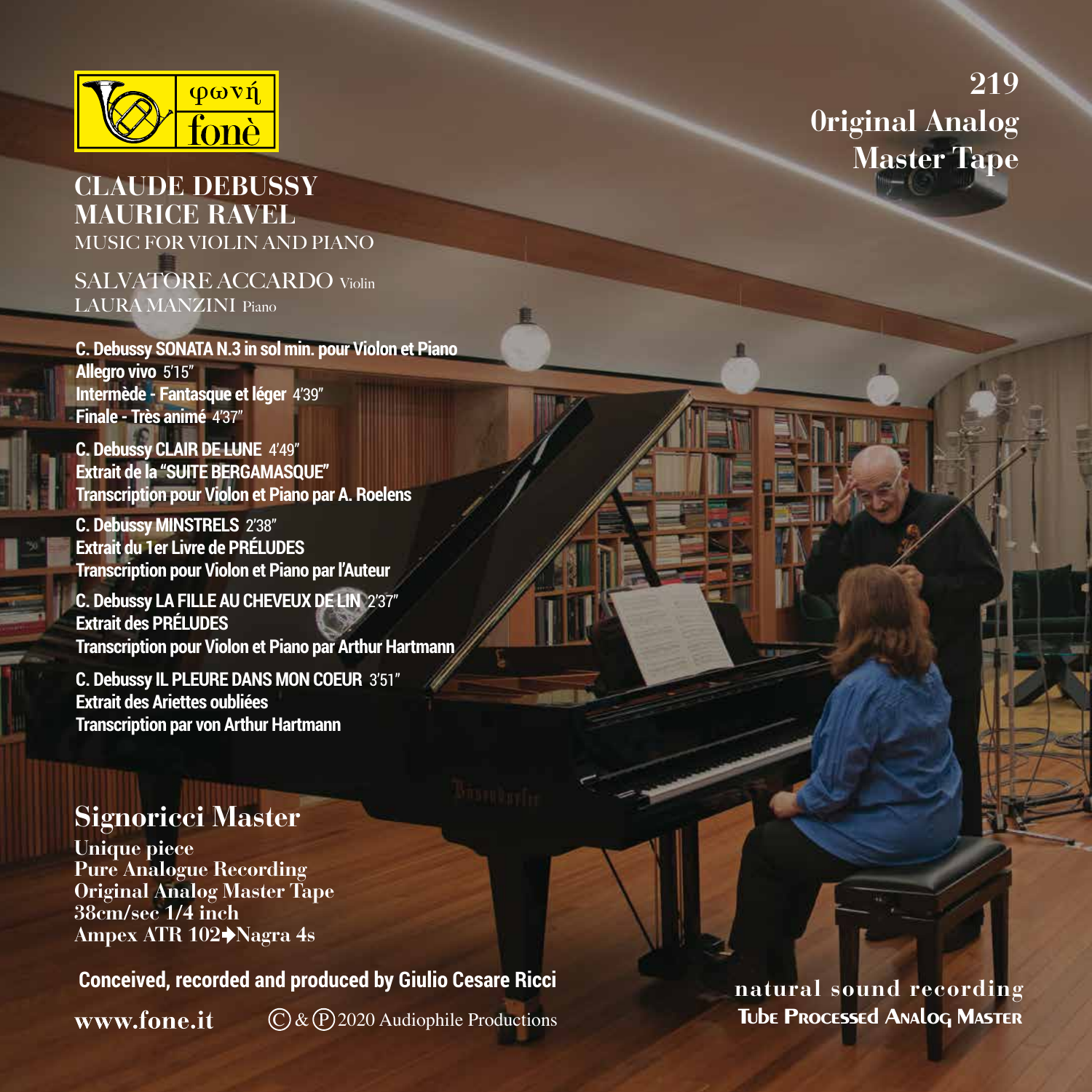

#### **CLAUDE DEBUSSY MAURICE RAVEL** MUSIC FOR VIOLIN AND PIANO

SALVATORE ACCARDO Violin LAURA MANZINI Piano

**M. Ravel SONATA pour Violon et Piano Allegretto** 9'00" **Blues - Moderato** 6'40" **Perpetuum mobile - Allegro** 4'15"

**M. Ravel KADDISCH** 5'59" **Transcription pour Violon et Piano par Lucien Garban**

**M. Ravel BERCEUSE** 2'46" **sur le nom de Gabriel Fauré**

## **Signoricci Master**

**Unique piece Pure Analogue Recording Original Analog Master Tape 38cm/sec 1/4 inch Ampex ATR 102 Nagra 4s**

 **Conceived, recorded and produced by Giulio Cesare Ricci natural sound recording** 

www.fone.it

C & P 2020 Audiophile Productions

**219-2 0riginal Analog Master Tape**

**Tube Processed Analog Master**